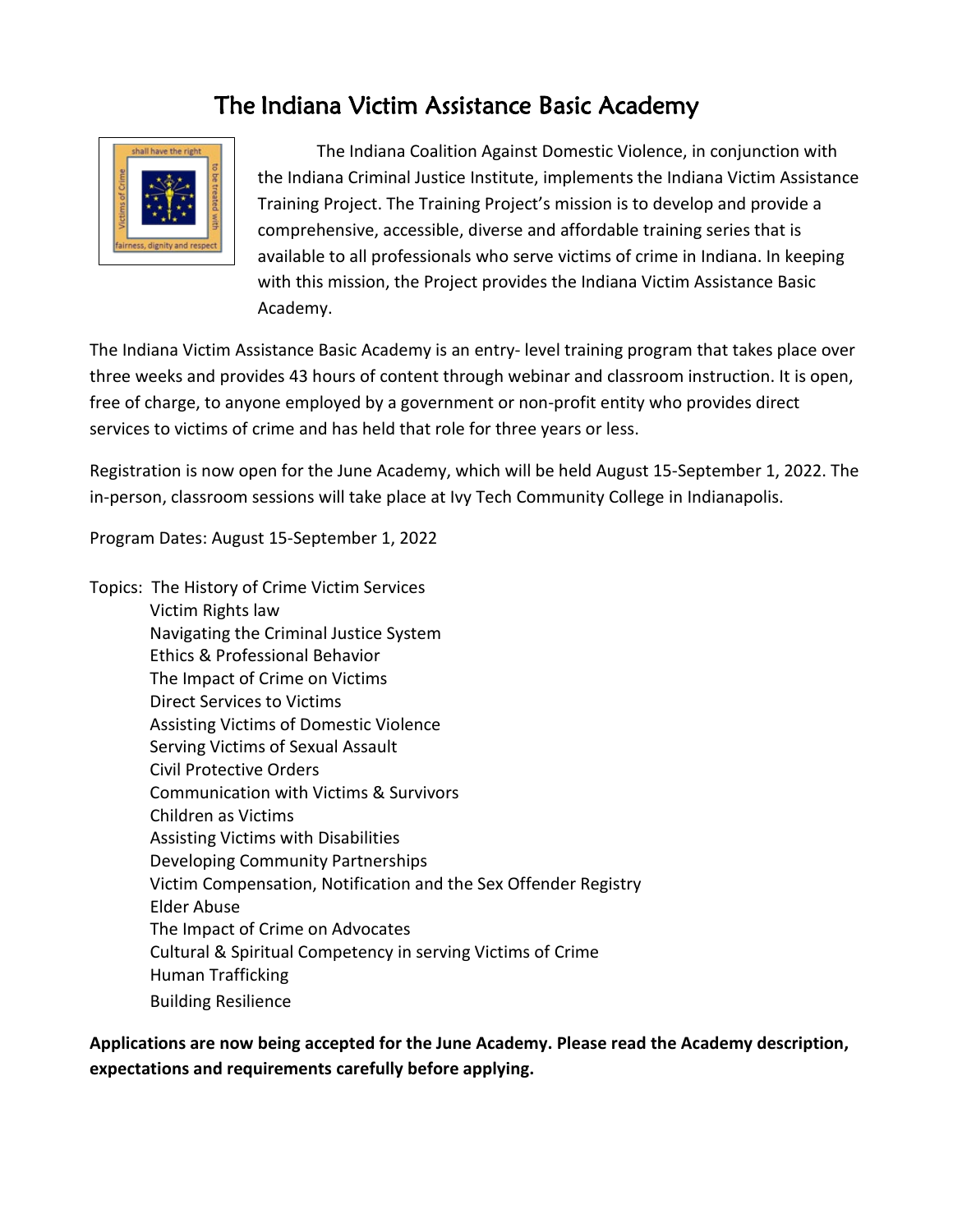## **Academy Description**

The Indiana Victim Assistance Basic Academy begins on Monday 15, 2022 and runs through Friday, September 1, 2022.

Students will participate in daily educational sessions, Tuesday –Friday. Students will travel to Ivy Tech in weeks one and three for a total of four days of in-person, classroom instruction. They will participate in webinars on all other days. There is no cost to attend the Academy.

### Classroom Days

The in-person classroom days will be held at Ivy Tech Community College on Wednesday, August 17, Thursday, August 18, Wednesday, August 31, and Thursday, September 1, 2022. The sessions will be held at the Conference Center located at 2820 N. Meridian Street, Indianapolis. **We will follow the Ivy Tech and CDC COVID guidelines** 

## Webinar Days

Webinars will be held from 9:00a.m.-11:00 a.m. EDT. Students should reserve 9:00 a.m. - 11:00 a.m. each day for the webinar portion of the academy. During this time students should be treated as if they were not physically in the office. Webinars will begin at 9:00 a.m. EDT and will conclude by 11:00 a.m. EDT. On days where the webinars will not take the full 2 hours, students may be given a homework assignment or activity to complete during the remainder of the time.

#### Hotel Accommodations

Hotel accommodations will be available on Wednesday, August 17th & Wednesday, August 31st for those students who must travel more than 50 miles each direction. The Training Project will provide the rooms, at no cost to the student, for those who meet the 50-mile qualification and indicate the need for a room on their application. Additional room nights are at the student's or organization's expense.

#### **Expectations**

Students are expected to fully participate and complete all sessions. During webinars, students are expected to give full attention to the presentation and not accept phone calls or complete additional work during this time. Should an unforeseen circumstance arise that would prevent attendance, students should notify the program coordinator immediately.

Employers and supervisors are expected to support the student's participation in the Academy by ensuring their attendance at all sessions. Employers and supervisors are expected to treat the student as if they are out of the office and unavailable from 9:00 a.m. – 11:00 a.m. on webinar days.

#### **Requirements**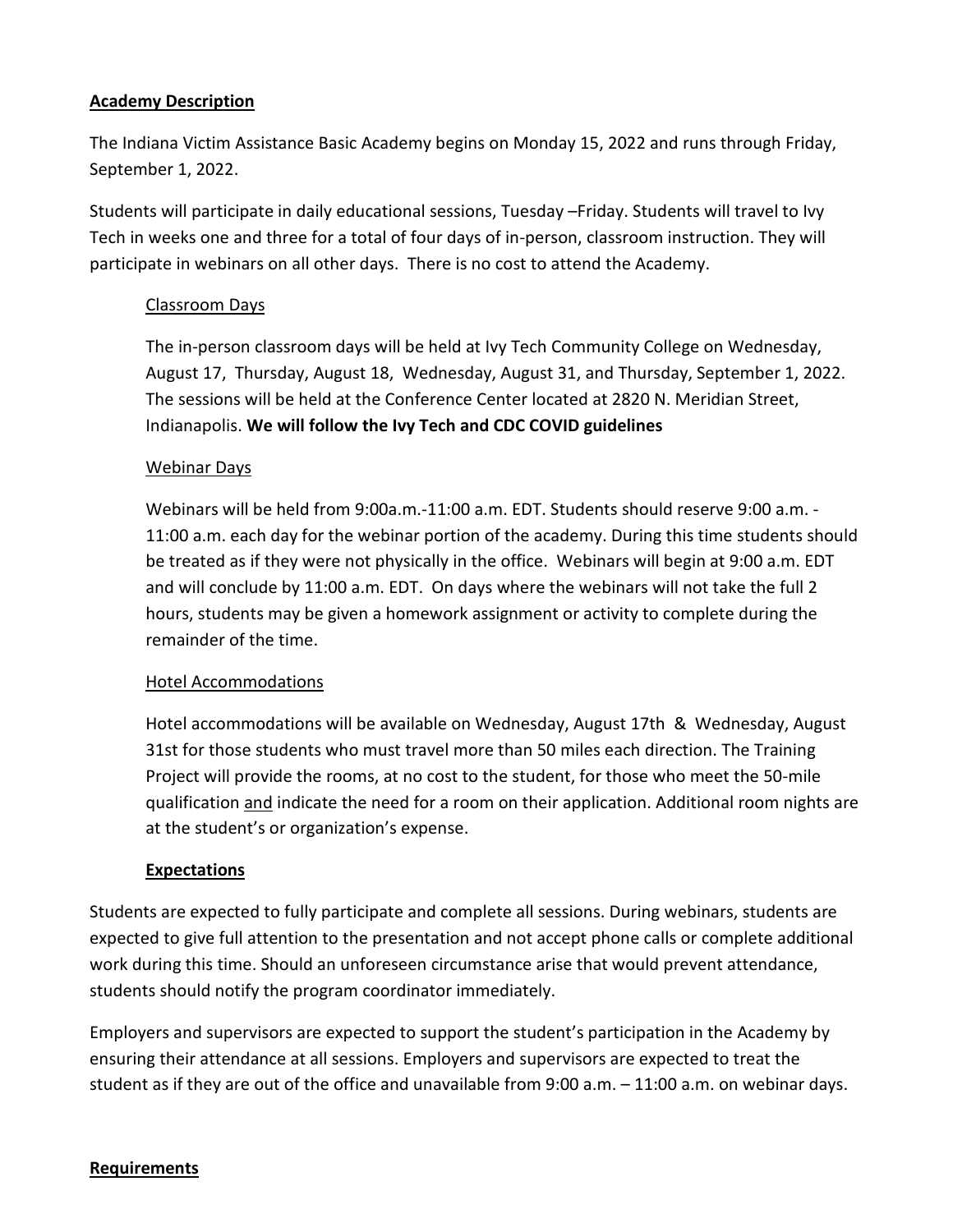The Academy is open to anyone who is employed by a government or non-profit organization, who provides direct service to victims of crime and has been in that role for three years or less. Attendance and participation in all sessions is required to complete the Academy. No partial credit will be given and anyone who fails to timely complete the modules may be asked to leave.

# **Application, Deadlines & Acceptance**

To apply for the Academy complete the Student Application and Employer/Supervisor Certification. Submit applications by email to [somalley@icadvinc.org.](mailto:somalley@icadvinc.org) You will be notified that your application has been received.

Only a limited number of students will be accepted for the course. If applications exceed the available slots, priority will be given to students based on their direct service to victims, years of experience and whether their agency receives VOCA funding. The number of applications submitted by an agency may also be considered.

The application deadline is **Friday, July 8, 2022**. Participants will be notified of acceptance by **July 18,** 2022. Please direct any questions or concerns to Suzanne O'Malley a[t somalley@icadvinc.org.](mailto:somalley@icadvinc.org)

The Victim Assistance Training Project is supported under VOCA Grant No. 2018-V3-GX-0028 awarded to the Indiana Coalition Against Domestic Violence by the Office For Victims of Crime, Office of Justice Programs, U.S. Department of Justice. The opinions, findings, and conclusions or recommendations expressed are those of the contributors and do not necessarily represent the official position or policies of the U.S. Department of Justice.

Academy Application- August 2022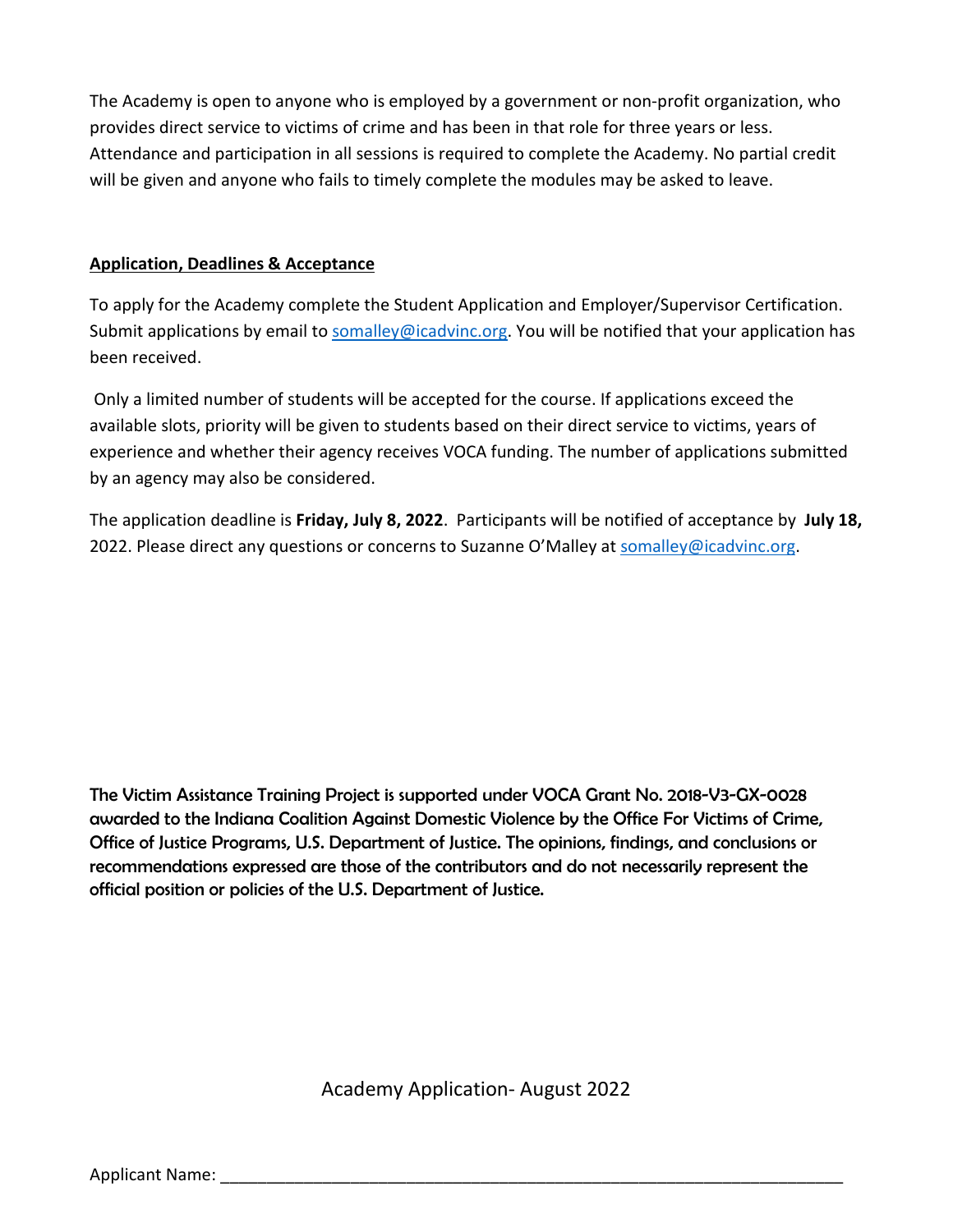| Phone: ____________________________                                                                                                                                                           |
|-----------------------------------------------------------------------------------------------------------------------------------------------------------------------------------------------|
|                                                                                                                                                                                               |
| Will you be traveling more than 50 miles, each direction, to Ivy Tech, Indianapolis? ______________                                                                                           |
| If yes do you need a hotel room on August 17 <sup>h</sup> & August 31st? ________________                                                                                                     |
|                                                                                                                                                                                               |
| Have you held other positions that provide direct service to victims: Yes/ No                                                                                                                 |
|                                                                                                                                                                                               |
|                                                                                                                                                                                               |
|                                                                                                                                                                                               |
| Please tell us about any accommodations that you may require to participate in the Academy such as<br>ASL interpretation, materials in large font, closed captioning, or mobility assistance. |
|                                                                                                                                                                                               |
| Does your organization receive VOCA funding? Yes/ No                                                                                                                                          |

Circle the organization type that best describes your organization:

- a. Domestic Violence Program **i.** Prosecutor's Office
- b. Dual Sexual Assault/Domestic Violence j. Court
- c. Sexual Assault Program K. State Agency
- 
- d. Child Advocacy Center **interpretent controls** and County Agency e. Mental Health Organization/Provider **interpretent controls** e. Mental Health Organization/Provider **interpretent controls** e. e. Mental Health Organization/Provider
- f. Substance Abuse Provider **n. Community-based**
- 
- 
- 
- 
- -